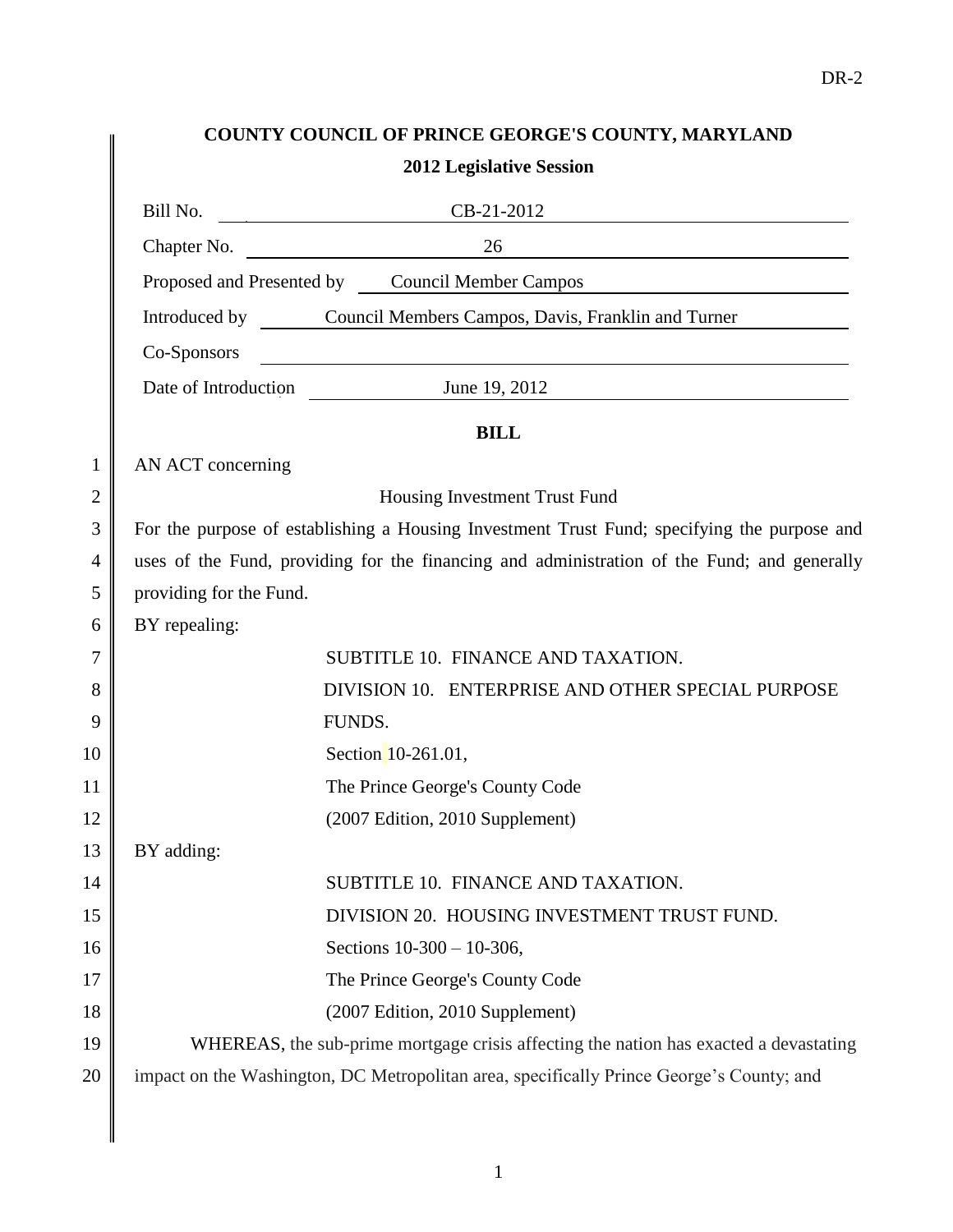1 WHEREAS, the foreclosure crisis in Prince George's County was primarily driven by the 2 Subprime mortgage crisis and speculative activity, both of which broadened the homebuyer base 3 and led to home price escalation, which eventually resulted in an increase of blighted homes and 4 destabilized neighborhoods; and

 WHEREAS, the Prince George's County housing market has been disproportionately affected in comparison to other jurisdictions in the Washington, DC Metropolitan area and more specifically in Maryland, with approximately 56,310 households involved in some form of 8 foreclosure between 2007-2010; and

9 WHEREAS, within the first nine months of 2011, 22,401 Prince George's homeowners 10 had received a notice of intent to foreclose, with over 27% of all Maryland foreclosures filed for 11 the third quarter of 2011, and the County is experiencing a much slower housing recovery than 12 | that of our neighbors; and

13 WHEREAS, in order to reverse these trends and allow Prince George's County to be at 14 the forefront of stabilizing neighborhoods hardest hit by foreclosures, the County must diversify 15 its funding resources, reduce reliance solely on federal funds, and leverage all such funds to 16 attract additional funding from the philanthropic community; and

17 WHEREAS, Prince George's County needs a new powerful housing tool that will enable 18 the County to effectively stabilize neighborhoods and provide a much needed boost to the slow 19 housing recovery; and

20 WHEREAS, according to the Maryland Foreclosure Task Force Report, dated January 21 | 11, 2012, there is a reality that notwithstanding effective interventions, strategic initiatives and 22 financial investments from the public sector, that without the enactment of the Housing 23 Investment Trust, the foreclosure epidemic in Prince George's County could be further 24 exacerbated.

25 WHEREAS, the Housing Investment Trust Fund will allow Prince George's County to 26 Support private investments, attract new homebuyers, and expand partnerships with our non-27 | profit community by providing critically needed financial assistance to housing rehabilitation 28 projects, first time homebuyers, and foreclosure mediation counseling agencies; and

29 WHEREAS, Prince George's has decided to enact local legislation to establish a Housing 30 Investment Trust Fund as a vehicle to continue to address foreclosures in the County. 31 SECTION 1. BE IT ENACTED by the County Council of Prince George's County,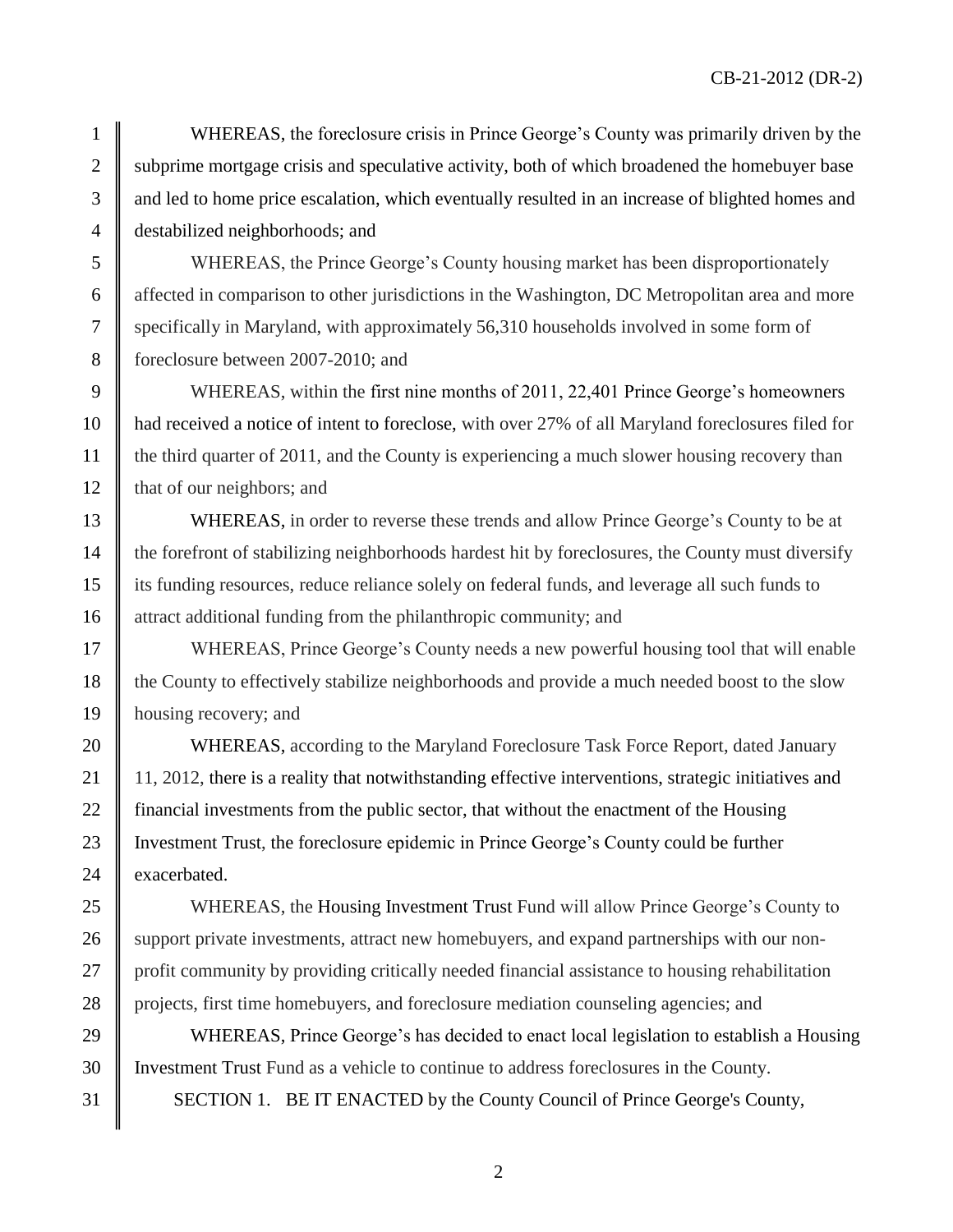1 Maryland, that Section 10-261.01 of the Prince George's County Code be and the same is hereby 2 || repealed:

#### 3 SUBTITLE 10. FINANCE AND TAXATION.

#### 4 | DIVISION 10. ENTERPRISE AND OTHER SPECIAL PURPOSE FUNDS.

5 Sec. 10-261.01. [Capturing Housing Opportunities in Communities Everywhere ("CHOICE") 6 Special Revenue Fund.] Reserved.

 $7 \parallel$  [(a) There is hereby established and created a fund to be known as the "Capturing Housing" 8 Opportunities in Communities Everywhere ("CHOICE") Special Revenue Fund." It shall be 9 operated in accordance with the provisions of this Section and Section 10-248.05 of the Code.

 (b) The purpose of this Fund shall be to finance costs associated with various programs, including, but not limited to, those implemented by the Housing Authority, to encourage revitalization efforts and improve the quality of housing in the County. Uses of the fund may include, but not be limited to, grants and loans to private or public entities for acquisition financing or new construction costs; matching funds for State or Federal programs; down payment assistance for homebuyers; closing cost assistance for homebuyers; property 16 acquisition; construction financing; interest rate buy down; relocation for households; demolition costs; comprehensive homeownership training; interim acquisition financing and assistance to nonprofit housing development corporations.

19 (c) Revenues, including, but not limited to, receipts and other revenues from the County's 20 Moderately Priced Dwelling Unit Program, shall be paid into and appropriated from the 21 "CHOICE" Special Revenue Fund, as may be provided for in the County's Approved Current 22 | Expense Budget.

23 (d) Monies allocated to the "CHOICE" Special Revenue Fund shall not be used to allay 24  $\parallel$  administrative expenses.

25 SECTION 2. BE IT ENACTED by the County Council of Prince George's County, 26 Maryland, that Sections 10-300 through 10-306 of the Prince George's County Code be and the 27 | same is hereby added:

# 28 **SUBTITLE 10. FINANCE AND TAXATION.** 29 **DIVISION 20. HOUSING INVESTMENT TRUST FUND.**

30 **Sec. 10-300. Fund established.**

31 There is a non-lapsing Housing Investment Trust Fund ("HIT Fund or Fund").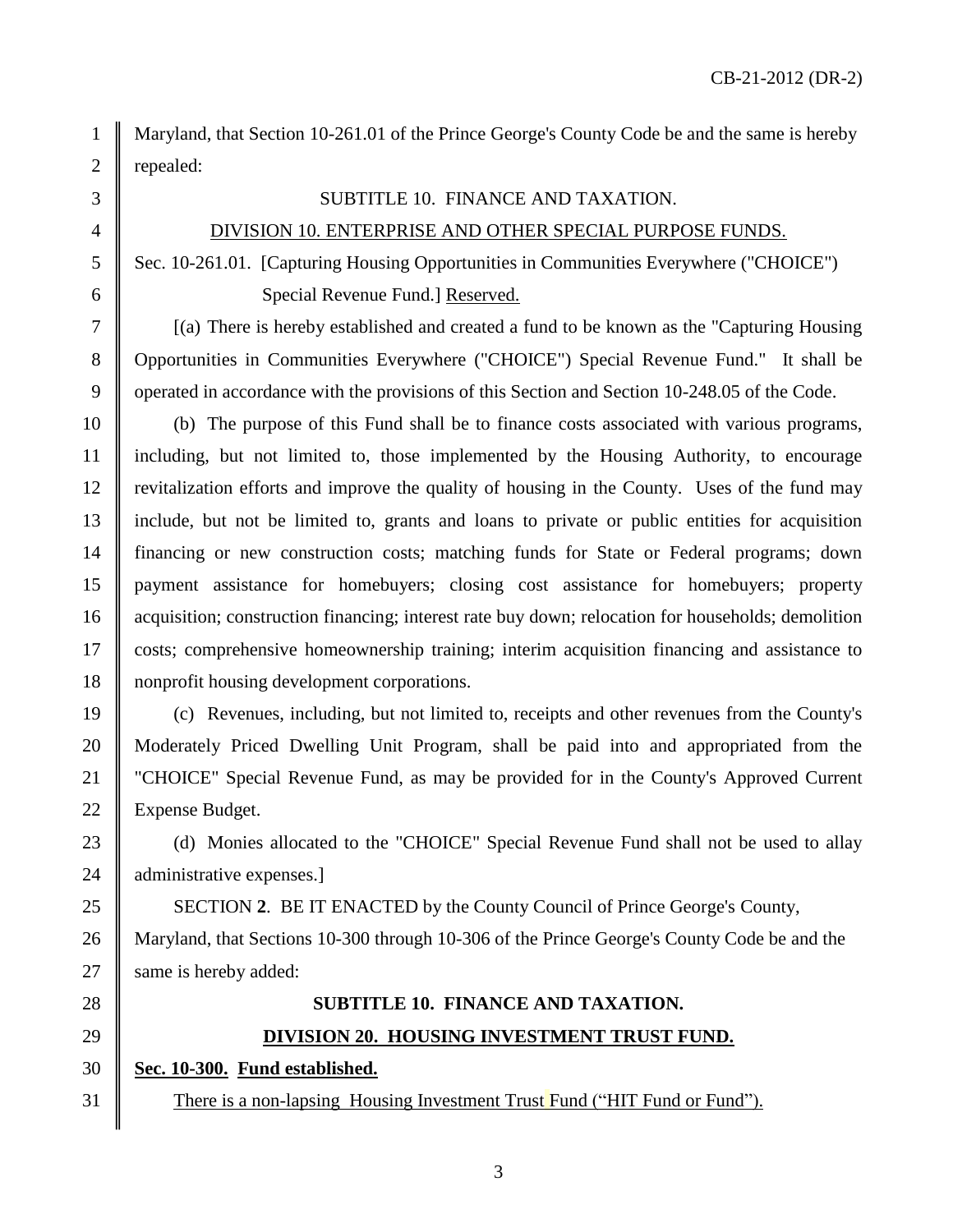| 1              | Sec. 10-301. Purposes and uses.                                                                    |  |
|----------------|----------------------------------------------------------------------------------------------------|--|
| $\overline{2}$ | In general. The purposes of the Fund are to:<br>(a)                                                |  |
| 3              | develop effective strategies to strengthen County neighborhoods impacted<br>(1)                    |  |
| 4              | by foreclosures consistent with the adopted Prince George's County Five-Year Consolidated          |  |
| 5              | Housing and Community Development Plan;                                                            |  |
| 6              | provide for housing counseling, rental, down payment and closing cost<br>(2)                       |  |
| $\tau$         | assistance for eligible persons to retain or purchase vacant, abandoned and foreclosed properties; |  |
| 8              | acquire, rehabilitate, resell or lease-purchase of vacant, abandoned and<br>(3)                    |  |
| 9              | foreclosed properties to eligible persons, not-for-profit organizations and for-profit affordable  |  |
| 10             | housing providers;                                                                                 |  |
| 11             | provide for land banking of vacant, abandoned and foreclosed properties in<br>(4)                  |  |
| 12             | the County; and                                                                                    |  |
| 13             | to otherwise reduce and minimize the occurrence of foreclosures by<br>(5)                          |  |
| 14             | coordination and use of County, State and Federal resources and programs.                          |  |
| 15             | Financial assistance.<br>(b)                                                                       |  |
| 16             | The Fund may provide financial assistance in the form of loans and grants to<br>(1)                |  |
| 17             | finance programs to meet the goals of this Division for the benefit of existing and potential      |  |
| 18             | homeowners, not-for-profit organizations and for-profit affordable housing providers in Prince     |  |
| 19             | George's County.                                                                                   |  |
| 20             | Sec. 10-302. Financing the Fund.                                                                   |  |
| 21             | (a) Sources. The Fund may be financed from:                                                        |  |
| 22             | (1) current expense funds;                                                                         |  |
| 23             | any contributions, donations, or appropriations by the United States, the State of<br>(2)          |  |
| 24             | Maryland, any other political jurisdiction, or any private entity;                                 |  |
| 25             | interest income;<br>(3)                                                                            |  |
| 26             | fees or other charges levied on loan or grant recipients; and<br>(4)                               |  |
| 27             | any other funds designated and provided by the County.<br>(5)                                      |  |
| 28             | (b) Treatment. Monies provided by the County to the Fund under Subsection (a) of this              |  |
| 29             | Section shall be treated as a transfer to the Fund.                                                |  |
| 30             | Repayments and Recapitalization of the Fund. The Director of Finance, subject to the<br>(c)        |  |
| 31             | written agreement or contract under Section 10-304 (f), shall deposit in the Fund all program      |  |
|                |                                                                                                    |  |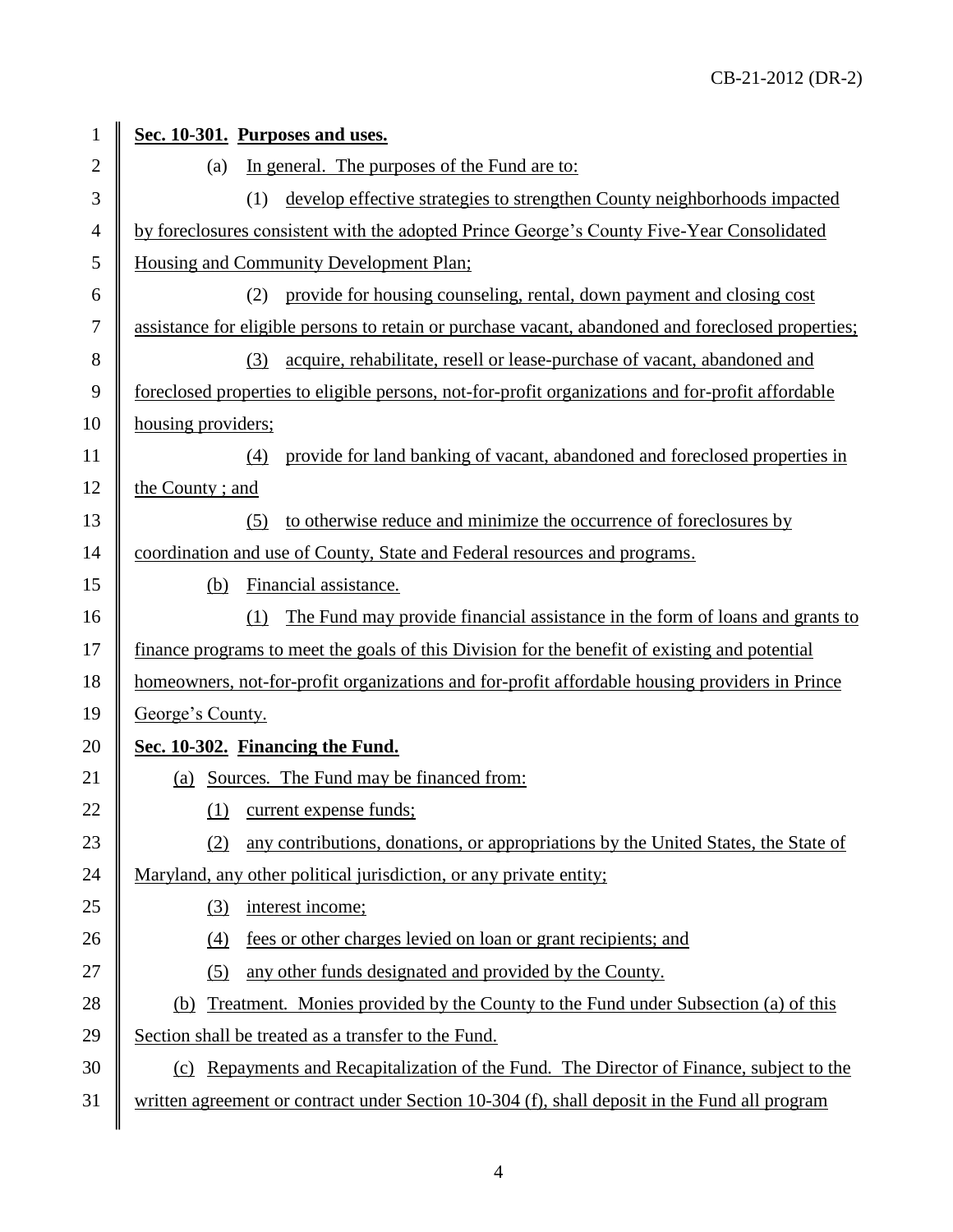| 1              | income collected for principal and interest on the loans and any authorized loan charges and fees |  |  |
|----------------|---------------------------------------------------------------------------------------------------|--|--|
| $\overline{2}$ | on transactions authorized under this Division.                                                   |  |  |
| 3              | (d) Non-lapsing. The Fund shall continue from year to year.                                       |  |  |
| 4              | Sec. 10-303. Administration of the Fund.                                                          |  |  |
| 5              | Administration. The Director of the Department of Housing and Community<br>(a)                    |  |  |
| 6              | Development ("Director"), or his designee, shall administer the Fund according to accepted        |  |  |
| 7              | principles of sound accounting and fiscal management. The Director:                               |  |  |
| 8              | may utilize up to fifteen (15%) of the Fund to administer the programs funded;<br>(1)             |  |  |
| 9              | shall develop criteria to designate specific target areas within the County for focus             |  |  |
| 10             | of the Fund assistance, including but not limited to:                                             |  |  |
| 11             | (A) areas identified with high rates of foreclosure, vacant or abandoned                          |  |  |
| 12             | properities in the County;                                                                        |  |  |
| 13             | percentage of low and moderate income populations;<br>(B)                                         |  |  |
| 14             | the strength of the residential market;                                                           |  |  |
| 15             | proximity to a planned economic development and revitalization areas.<br>(D)                      |  |  |
| 16             | shall develop such criteria, rules and regulations to administer the Fund programs.<br>(3)        |  |  |
| 17             | Coordination. The Director shall work with County, State and Federal agencies and<br>(b)          |  |  |
| 18             | departments, including the Prince George's County Redevelopment and Revenue Authority, to         |  |  |
| 19             | coordinate use of the Fund and may utilize the Fund to supplement existing County, State or       |  |  |
| 20             | Federal programs and policies that meet the goals of this Division.                               |  |  |
| 21             | Determination of accounting methods. The Director, or his designee, shall work with<br>(c)        |  |  |
| 22             | the Director of Finance to determine the terms of and the method and procedures for accounting    |  |  |
| 23             | for:                                                                                              |  |  |
| 24             | financial assistance from the Fund;<br>(1)                                                        |  |  |
| 25             | payments by or charges against the Fund;                                                          |  |  |
| 26             | repayments on accounts, subject to the terms and conditions contained in the<br>(3)               |  |  |
| 27             | financial assistance agreements; and                                                              |  |  |
| 28             | maintenance of records in accordance with generally accepted accounting<br>(4)                    |  |  |
| 29             | principals.                                                                                       |  |  |
| 30             | (d) The Office of Management and Budget shall regularly review the performance of                 |  |  |
| 31             | financial assistance awards and grants from the Fund for compliance with the terms and            |  |  |
|                |                                                                                                   |  |  |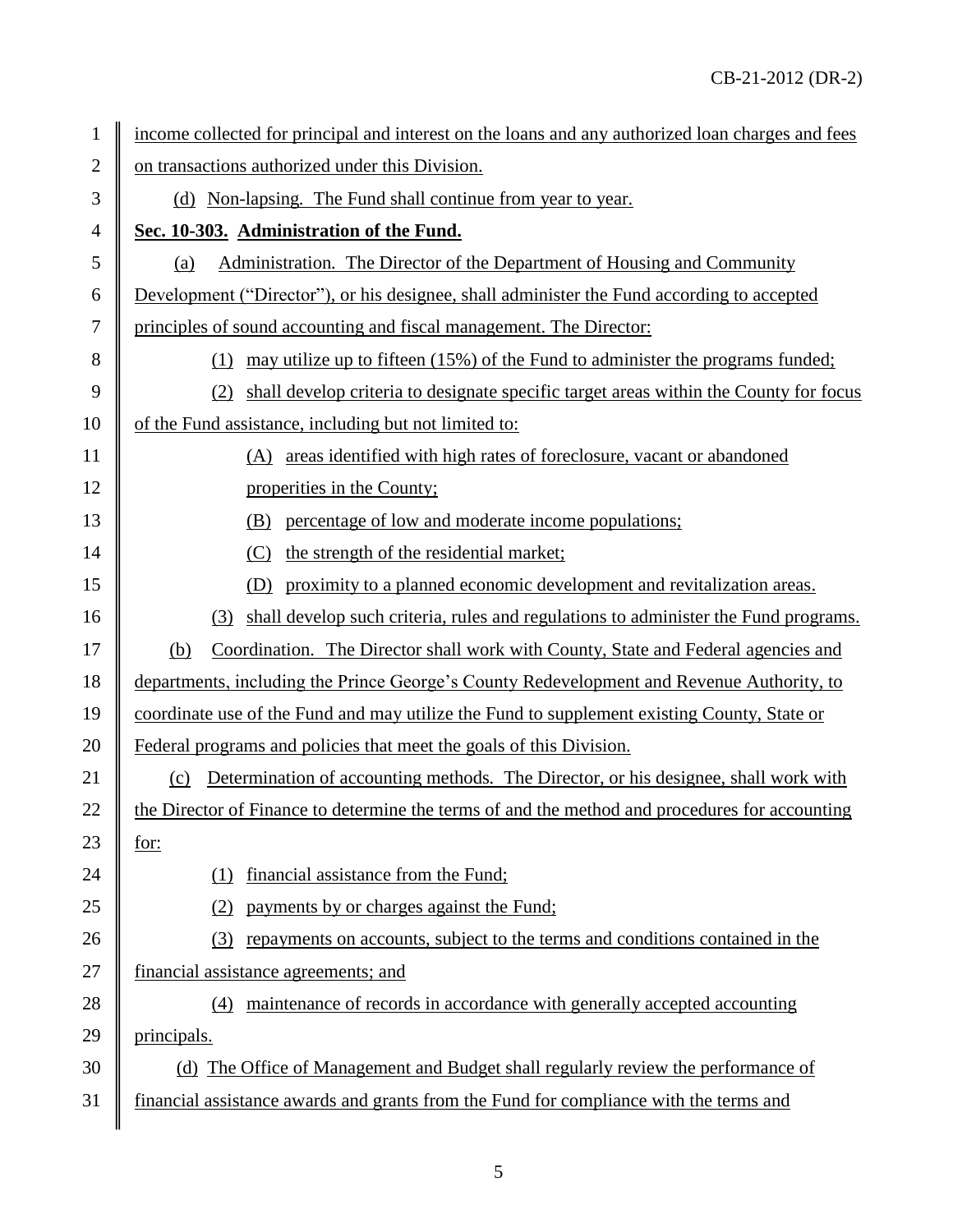| $\mathbf{1}$   | conditions negotiated by the Director.                                                         |  |  |
|----------------|------------------------------------------------------------------------------------------------|--|--|
| $\overline{2}$ | Sec. 10-304. Loans and Grants – Application, Requirements and Approval.                        |  |  |
| 3              | (a) Application. An applicant for loans or grants shall apply on an application form           |  |  |
| $\overline{4}$ | required by the Director of the Department of Housing and Community Development, or his        |  |  |
| 5              | designee.                                                                                      |  |  |
| 6              | (b) Application Information Required. The loan or grant application form shall require an      |  |  |
| $\tau$         | applicant to supply information necessary to evaluate the requested financial assistance       |  |  |
| 8              | including:                                                                                     |  |  |
| 9              | a full description of the program, including staffing, outreach, budget, goals and<br>(1)      |  |  |
| 10             | past history of experience and performance;                                                    |  |  |
| 11             | financial ability of the applicant to successfully operate a program to meet the<br>(2)        |  |  |
| 12             | goals of this Division;                                                                        |  |  |
| 13             | any County, State or Federal certifications and authorizations; and<br>(3)                     |  |  |
| 14             | any other information that may be appropriate or useful in evaluating the<br>(4)               |  |  |
| 15             | application.                                                                                   |  |  |
| 16             | Process. The Director shall utilize a public and competitive bidding process for grants<br>(c) |  |  |
| 17             | to not-for-profit organizations.                                                               |  |  |
| 18             | Approval criteria. The criteria for approval of loan or grant from the Fund shall<br>(d)       |  |  |
| 19             | include, but not be limited to, the following:                                                 |  |  |
| 20             | the expected benefit to, or impact on, the County's housing conditions;<br>(1)                 |  |  |
| 21             | the estimated number of County residents to be served;<br>(2)                                  |  |  |
| 22             | the ability to serve designated target areas established under this Division:<br>(3)           |  |  |
| 23             | previous performance of the applicant; and<br>(4)                                              |  |  |
| 24             | the ability of the prospective applicant to leverage financial assistance with other<br>(5)    |  |  |
| 25             | funds.                                                                                         |  |  |
| 26             | Review and approval by the Director. The Director or his designee shall review loan or<br>(e)  |  |  |
| 27             | grant applications for completeness, need, financial ability of the applicant and ability of   |  |  |
| 28             | applicant to meet goals of this Division.                                                      |  |  |
| 29             | Notifications, awards and contracts. The Director shall:<br>(f)                                |  |  |
| 30             | provide written notice to all applicants upon a determination on the application;<br>(1)       |  |  |
| 31             | provide written notice to an applicant approved for a loan and grant; and<br>(2)               |  |  |
|                |                                                                                                |  |  |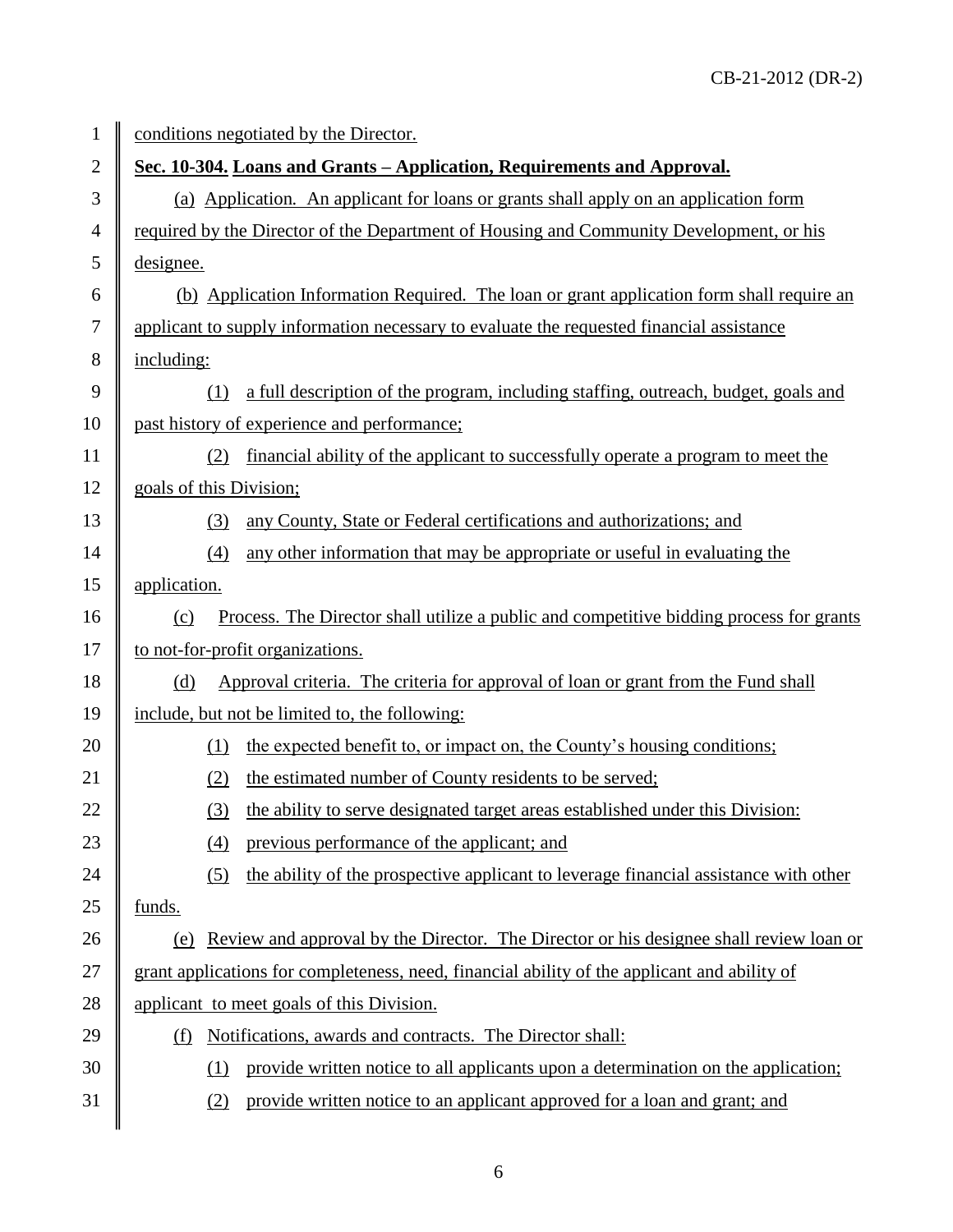| $\mathbf{1}$   | (3)<br>enter into a written contract or agreement with an approved applicant for a grant          |  |  |  |  |
|----------------|---------------------------------------------------------------------------------------------------|--|--|--|--|
| $\overline{2}$ | $\overline{or}$                                                                                   |  |  |  |  |
| $\mathfrak{Z}$ | enter into a written contract or agreement with an approved applicant for a loan,<br>(4)          |  |  |  |  |
| $\overline{4}$ | with terms and conditions for repayment of the loan into the Fund.                                |  |  |  |  |
| 5              | Sec. 10-305. Down payment & Closing Cost Assistance– Application, Requirements and                |  |  |  |  |
| 6              | <b>Approval.</b>                                                                                  |  |  |  |  |
| $\tau$         | (a) Application. An applicant for down payment and closing cost assistance shall apply for        |  |  |  |  |
| 8              | the program on an application form required by the Director of the Department of Housing and      |  |  |  |  |
| 9              | Community Development, or his designee.                                                           |  |  |  |  |
| 10             | (b) Application Information Required. The down payment and closing cost assistance                |  |  |  |  |
| 11             | application form shall require an applicant to supply information necessary to evaluate the       |  |  |  |  |
| 12             | requested financial assistance including:                                                         |  |  |  |  |
| 13             | financial need and income of the applicant up to 120% of the area median income<br>(1)            |  |  |  |  |
| 14             | in the Washington, D.C. region;                                                                   |  |  |  |  |
| 15             | financial ability of applicant to retain or purchase vacant, abandoned and<br>(2)                 |  |  |  |  |
| 16             | foreclosed properties in the targeted areas of the County;                                        |  |  |  |  |
| 17             | documentation that the applicant has completed housing counseling service,<br>(3)                 |  |  |  |  |
| 18             | training or classes; and                                                                          |  |  |  |  |
| 19             | any other information that may be appropriate or useful in evaluating the<br>(4)                  |  |  |  |  |
| 20             | application.                                                                                      |  |  |  |  |
| 21             | (c) Review and approval by the Director. The Director or his designee shall review down           |  |  |  |  |
| 22             | payment and closing cost assistance applications for completeness, need, financial ability of the |  |  |  |  |
| 23             | applicant and such other eligibility criteria established under this Division.                    |  |  |  |  |
| 24             | Sec. 10-306. Reporting.                                                                           |  |  |  |  |
| 25             | (a) Report to Council.                                                                            |  |  |  |  |
| 26             | The Director or his designee, shall provide each member of the County Council<br>(1)              |  |  |  |  |
| 27             | with a semi-annual report that outlines the financial assistance, loans and grants that have been |  |  |  |  |
| 28             | provided and the overall performance of the Fund.                                                 |  |  |  |  |
| 29             | The report prepared by the Director shall include information about the<br>(2)                    |  |  |  |  |
| 30             | compliance of the award recipient with the terms and conditions of the Fund and the provisions    |  |  |  |  |
| 31             | of this Division.                                                                                 |  |  |  |  |